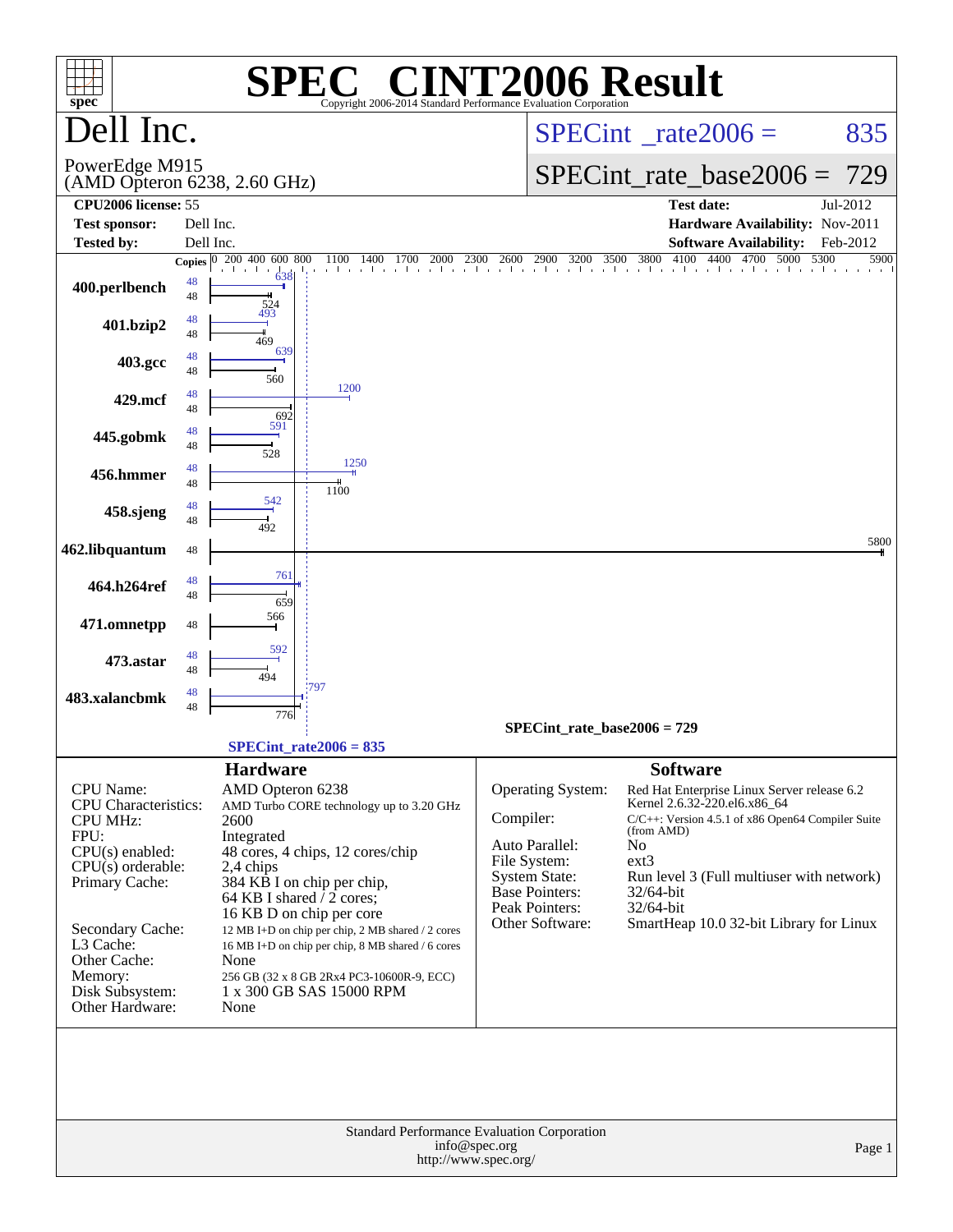

### Dell Inc.

### SPECint rate $2006 = 835$

(AMD Opteron 6238, 2.60 GHz) PowerEdge M915

[SPECint\\_rate\\_base2006 =](http://www.spec.org/auto/cpu2006/Docs/result-fields.html#SPECintratebase2006) 729

**[CPU2006 license:](http://www.spec.org/auto/cpu2006/Docs/result-fields.html#CPU2006license)** 55 **[Test date:](http://www.spec.org/auto/cpu2006/Docs/result-fields.html#Testdate)** Jul-2012 **[Test sponsor:](http://www.spec.org/auto/cpu2006/Docs/result-fields.html#Testsponsor)** Dell Inc. **[Hardware Availability:](http://www.spec.org/auto/cpu2006/Docs/result-fields.html#HardwareAvailability)** Nov-2011 **[Tested by:](http://www.spec.org/auto/cpu2006/Docs/result-fields.html#Testedby)** Dell Inc. **[Software Availability:](http://www.spec.org/auto/cpu2006/Docs/result-fields.html#SoftwareAvailability)** Feb-2012

#### **[Results Table](http://www.spec.org/auto/cpu2006/Docs/result-fields.html#ResultsTable)**

|                                                                                                          | <b>Base</b>   |                |            |                |       | <b>Peak</b>    |            |               |                |              |                |              |                |              |
|----------------------------------------------------------------------------------------------------------|---------------|----------------|------------|----------------|-------|----------------|------------|---------------|----------------|--------------|----------------|--------------|----------------|--------------|
| <b>Benchmark</b>                                                                                         | <b>Copies</b> | <b>Seconds</b> | Ratio      | <b>Seconds</b> | Ratio | <b>Seconds</b> | Ratio      | <b>Copies</b> | <b>Seconds</b> | <b>Ratio</b> | <b>Seconds</b> | <b>Ratio</b> | <b>Seconds</b> | <b>Ratio</b> |
| 400.perlbench                                                                                            | 48            | 935            | 501        | 896            | 524   | 892            | 526I       | 48            | 736            | 638          | 747            | 628          | 734            | 639          |
| 401.bzip2                                                                                                | 48            | 1013           | 457        | 983            | 471   | 987            | 469        | 48            | 937            | 494          | 941            | 492          | 939            | 493          |
| $403.\mathrm{gcc}$                                                                                       | 48            | 692            | 559        | 685            | 564   | 691            | <b>560</b> | 48            | 607            | 636          | 604            | 639          | 605            | 639          |
| $429$ .mcf                                                                                               | 48            | 627            | 698        | 633            | 692   | 634            | 690l       | 48            | 364            | 1200         | 365            | <b>1200</b>  | 365            | 1200         |
| $445$ .gobm $k$                                                                                          | 48            | 948            | 531        | 954            | 528   | 954            | 528        | 48            | 854            | 589          | 852            | <u>591</u>   | 852            | 591          |
| 456.hmmer                                                                                                | 48            | 406            | 1100       | 406            | 1100  | 398            | 1130       | 48            | 357            | 1250         | 358            | 1250         | 365            | 1230         |
| 458 sjeng                                                                                                | 48            | 1181           | 492        | 1189           | 489   | 1170           | 496        | 48            | 1071           | 542          | 1072           | 542          | 1071           | 542          |
| 462.libquantum                                                                                           | 48            | 171            | 5820       | 171            | 5800  | 172            | 5800l      | 48            | 171            | 5820         | 171            | 5800         | 172            | 5800         |
| 464.h264ref                                                                                              | 48            | 1612           | 659        | 1628           | 652   | 1613           | 659        | 48            | 1399           | 759          | 1395           | 761          | 1374           | 773          |
| 471.omnetpp                                                                                              | 48            | 529            | 567        | 531            | 565   | 530            | 566        | 48            | 529            | 567          | 531            | 565          | 530            | 566          |
| $473.$ astar                                                                                             | 48            | 686            | 491        | 680            | 495   | 682            | 494        | 48            | 570            | 592          | 569            | 592          | 569            | 592          |
| 483.xalancbmk                                                                                            | 48            | 427            | <b>776</b> | 427            | 776   | 426            | 778I       | 48            | 416            | 797          | 417            | 794          | 415            | 798          |
| Results appear in the order in which they were run. Bold underlined text indicates a median measurement. |               |                |            |                |       |                |            |               |                |              |                |              |                |              |

#### **[Submit Notes](http://www.spec.org/auto/cpu2006/Docs/result-fields.html#SubmitNotes)**

The config file option 'submit' was used. 'numactl' was used to bind copies to the cores. See the configuration file for details.

### **[Operating System Notes](http://www.spec.org/auto/cpu2006/Docs/result-fields.html#OperatingSystemNotes)**

'ulimit -s unlimited' was used to set environment stack size 'ulimit -l 2097152' was used to set environment locked pages in memory limit

Set transparent\_hugepage=never as a boot parameter in /boot/grub/menu.lst

Set vm/nr\_hugepages=43008 in /etc/sysctl.conf mount -t hugetlbfs nodev /mnt/hugepages

### **[General Notes](http://www.spec.org/auto/cpu2006/Docs/result-fields.html#GeneralNotes)**

Environment variables set by runspec before the start of the run: HUGETLB\_LIMIT = "896" LD\_LIBRARY\_PATH = "/root/cpu2006/amd1104-rate-libs-revC/32:/root/cpu2006/amd1104-rate-libs-revC/64" The x86 Open64 Compiler Suite is only available from (and supported by) AMD at <http://developer.amd.com/cpu/open64> Binaries were compiled on a system with 2x AMD Opteron 6274 chips + 64GB Memory using RHEL 6.1

> Standard Performance Evaluation Corporation [info@spec.org](mailto:info@spec.org) <http://www.spec.org/>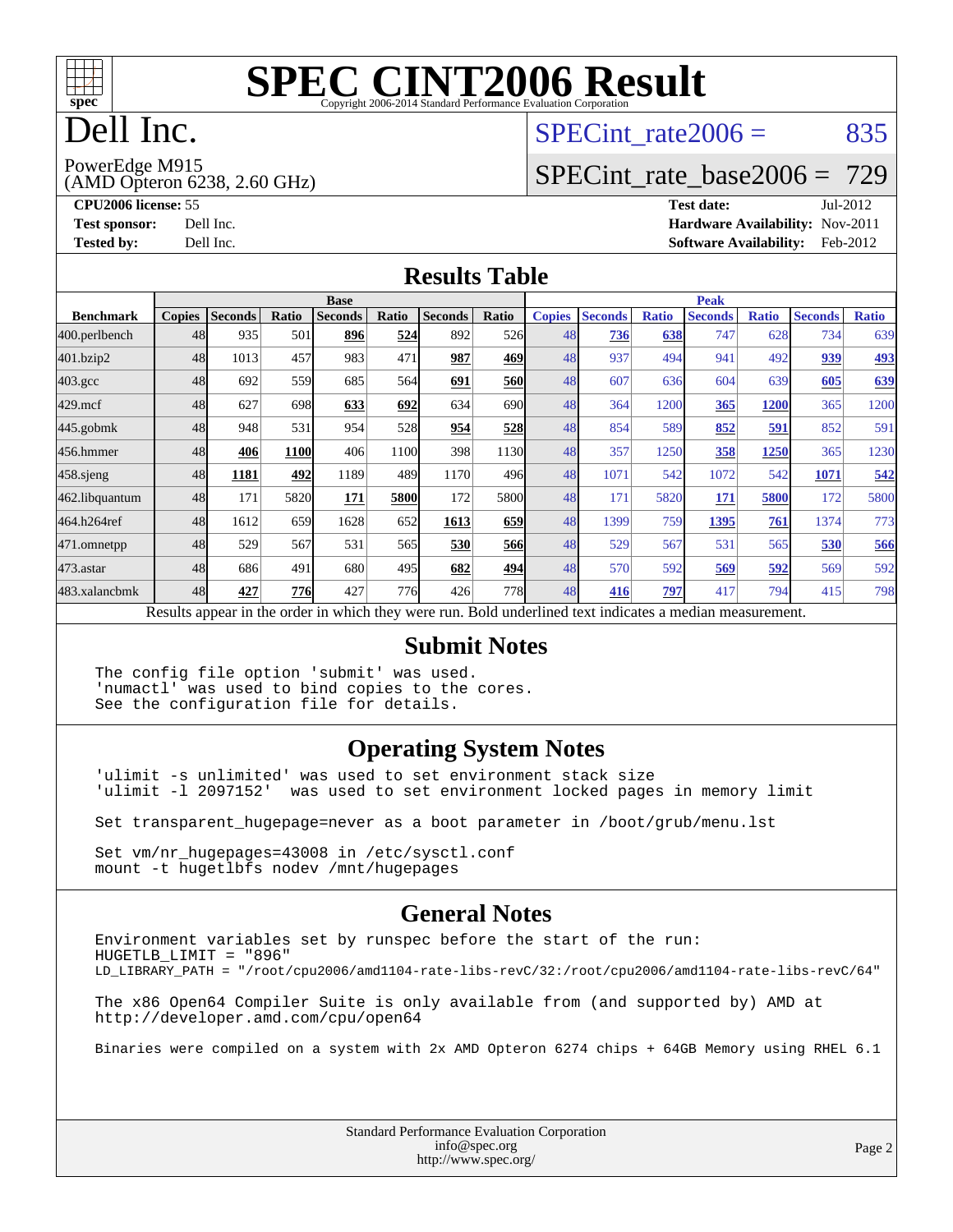

### Dell Inc.

SPECint rate $2006 = 835$ 

PowerEdge M915

(AMD Opteron 6238, 2.60 GHz)

SPECint rate base2006 =  $729$ 

**[CPU2006 license:](http://www.spec.org/auto/cpu2006/Docs/result-fields.html#CPU2006license)** 55 **[Test date:](http://www.spec.org/auto/cpu2006/Docs/result-fields.html#Testdate)** Jul-2012 **[Test sponsor:](http://www.spec.org/auto/cpu2006/Docs/result-fields.html#Testsponsor)** Dell Inc. **[Hardware Availability:](http://www.spec.org/auto/cpu2006/Docs/result-fields.html#HardwareAvailability)** Nov-2011 **[Tested by:](http://www.spec.org/auto/cpu2006/Docs/result-fields.html#Testedby)** Dell Inc. **[Software Availability:](http://www.spec.org/auto/cpu2006/Docs/result-fields.html#SoftwareAvailability)** Feb-2012

### **[Base Compiler Invocation](http://www.spec.org/auto/cpu2006/Docs/result-fields.html#BaseCompilerInvocation)**

[C benchmarks](http://www.spec.org/auto/cpu2006/Docs/result-fields.html#Cbenchmarks): [opencc](http://www.spec.org/cpu2006/results/res2012q3/cpu2006-20120716-23744.flags.html#user_CCbase_Fopencc)

[C++ benchmarks:](http://www.spec.org/auto/cpu2006/Docs/result-fields.html#CXXbenchmarks) [openCC](http://www.spec.org/cpu2006/results/res2012q3/cpu2006-20120716-23744.flags.html#user_CXXbase_FopenCC)

### **[Base Portability Flags](http://www.spec.org/auto/cpu2006/Docs/result-fields.html#BasePortabilityFlags)**

 400.perlbench: [-DSPEC\\_CPU\\_LP64](http://www.spec.org/cpu2006/results/res2012q3/cpu2006-20120716-23744.flags.html#b400.perlbench_basePORTABILITY_DSPEC_CPU_LP64) [-DSPEC\\_CPU\\_LINUX\\_X64](http://www.spec.org/cpu2006/results/res2012q3/cpu2006-20120716-23744.flags.html#b400.perlbench_baseCPORTABILITY_DSPEC_CPU_LINUX_X64) 401.bzip2: [-DSPEC\\_CPU\\_LP64](http://www.spec.org/cpu2006/results/res2012q3/cpu2006-20120716-23744.flags.html#suite_basePORTABILITY401_bzip2_DSPEC_CPU_LP64) 403.gcc: [-DSPEC\\_CPU\\_LP64](http://www.spec.org/cpu2006/results/res2012q3/cpu2006-20120716-23744.flags.html#suite_basePORTABILITY403_gcc_DSPEC_CPU_LP64) 429.mcf: [-DSPEC\\_CPU\\_LP64](http://www.spec.org/cpu2006/results/res2012q3/cpu2006-20120716-23744.flags.html#suite_basePORTABILITY429_mcf_DSPEC_CPU_LP64) 445.gobmk: [-DSPEC\\_CPU\\_LP64](http://www.spec.org/cpu2006/results/res2012q3/cpu2006-20120716-23744.flags.html#suite_basePORTABILITY445_gobmk_DSPEC_CPU_LP64) 456.hmmer: [-DSPEC\\_CPU\\_LP64](http://www.spec.org/cpu2006/results/res2012q3/cpu2006-20120716-23744.flags.html#suite_basePORTABILITY456_hmmer_DSPEC_CPU_LP64) 458.sjeng: [-DSPEC\\_CPU\\_LP64](http://www.spec.org/cpu2006/results/res2012q3/cpu2006-20120716-23744.flags.html#suite_basePORTABILITY458_sjeng_DSPEC_CPU_LP64) 462.libquantum: [-DSPEC\\_CPU\\_LP64](http://www.spec.org/cpu2006/results/res2012q3/cpu2006-20120716-23744.flags.html#suite_basePORTABILITY462_libquantum_DSPEC_CPU_LP64) [-DSPEC\\_CPU\\_LINUX](http://www.spec.org/cpu2006/results/res2012q3/cpu2006-20120716-23744.flags.html#b462.libquantum_baseCPORTABILITY_DSPEC_CPU_LINUX) 464.h264ref: [-DSPEC\\_CPU\\_LP64](http://www.spec.org/cpu2006/results/res2012q3/cpu2006-20120716-23744.flags.html#suite_basePORTABILITY464_h264ref_DSPEC_CPU_LP64) 483.xalancbmk: [-DSPEC\\_CPU\\_LINUX](http://www.spec.org/cpu2006/results/res2012q3/cpu2006-20120716-23744.flags.html#b483.xalancbmk_baseCXXPORTABILITY_DSPEC_CPU_LINUX)

### **[Base Optimization Flags](http://www.spec.org/auto/cpu2006/Docs/result-fields.html#BaseOptimizationFlags)**

[C benchmarks](http://www.spec.org/auto/cpu2006/Docs/result-fields.html#Cbenchmarks):

[-march=bdver1](http://www.spec.org/cpu2006/results/res2012q3/cpu2006-20120716-23744.flags.html#user_CCbase_F-march_fdb9f2653a6b3eaa60be4cf93a9ba5f3) [-Ofast](http://www.spec.org/cpu2006/results/res2012q3/cpu2006-20120716-23744.flags.html#user_CCbase_F-Ofast) [-CG:local\\_sched\\_alg=1](http://www.spec.org/cpu2006/results/res2012q3/cpu2006-20120716-23744.flags.html#user_CCbase_F-CG:local_sched_alg_2175ca61f1a2717f1ec57b14995b9e7a) [-INLINE:aggressive=ON](http://www.spec.org/cpu2006/results/res2012q3/cpu2006-20120716-23744.flags.html#user_CCbase_F-INLINE:aggressive_1968a21fda3b9e485676870015f71302) [-IPA:plimit=8000](http://www.spec.org/cpu2006/results/res2012q3/cpu2006-20120716-23744.flags.html#user_CCbase_F-IPA:plimit_92cba83f3d47f09c7d5368fda93ddbd7) [-IPA:small\\_pu=100](http://www.spec.org/cpu2006/results/res2012q3/cpu2006-20120716-23744.flags.html#user_CCbase_F-IPA:small_pu_900a09767c6929d55c26ea3d32399996) [-HP:bd=2m:heap=2m](http://www.spec.org/cpu2006/results/res2012q3/cpu2006-20120716-23744.flags.html#user_CCbase_F-HUGEPAGE_539c723a9f9bd1bd95cd839aeb740bae) [-mso](http://www.spec.org/cpu2006/results/res2012q3/cpu2006-20120716-23744.flags.html#user_CCbase_F-mso) [-LNO:prefetch=2](http://www.spec.org/cpu2006/results/res2012q3/cpu2006-20120716-23744.flags.html#user_CCbase_F-LNO:prefetch_9aee81855ba0592a3c8a40ba7b041143)

[C++ benchmarks:](http://www.spec.org/auto/cpu2006/Docs/result-fields.html#CXXbenchmarks)

```
-march=bdver1 -Ofast -m32 -INLINE:aggressive=on -CG:cmp_peep=on
-L/root/work/libraries/SmartHeap-10/lib -lsmartheap
```
### **[Peak Compiler Invocation](http://www.spec.org/auto/cpu2006/Docs/result-fields.html#PeakCompilerInvocation)**

[C benchmarks](http://www.spec.org/auto/cpu2006/Docs/result-fields.html#Cbenchmarks): [opencc](http://www.spec.org/cpu2006/results/res2012q3/cpu2006-20120716-23744.flags.html#user_CCpeak_Fopencc)

[C++ benchmarks:](http://www.spec.org/auto/cpu2006/Docs/result-fields.html#CXXbenchmarks) [openCC](http://www.spec.org/cpu2006/results/res2012q3/cpu2006-20120716-23744.flags.html#user_CXXpeak_FopenCC)

### **[Peak Portability Flags](http://www.spec.org/auto/cpu2006/Docs/result-fields.html#PeakPortabilityFlags)**

400.perlbench: [-DSPEC\\_CPU\\_LP64](http://www.spec.org/cpu2006/results/res2012q3/cpu2006-20120716-23744.flags.html#b400.perlbench_peakPORTABILITY_DSPEC_CPU_LP64) [-DSPEC\\_CPU\\_LINUX\\_X64](http://www.spec.org/cpu2006/results/res2012q3/cpu2006-20120716-23744.flags.html#b400.perlbench_peakCPORTABILITY_DSPEC_CPU_LINUX_X64)

Continued on next page

Standard Performance Evaluation Corporation [info@spec.org](mailto:info@spec.org) <http://www.spec.org/>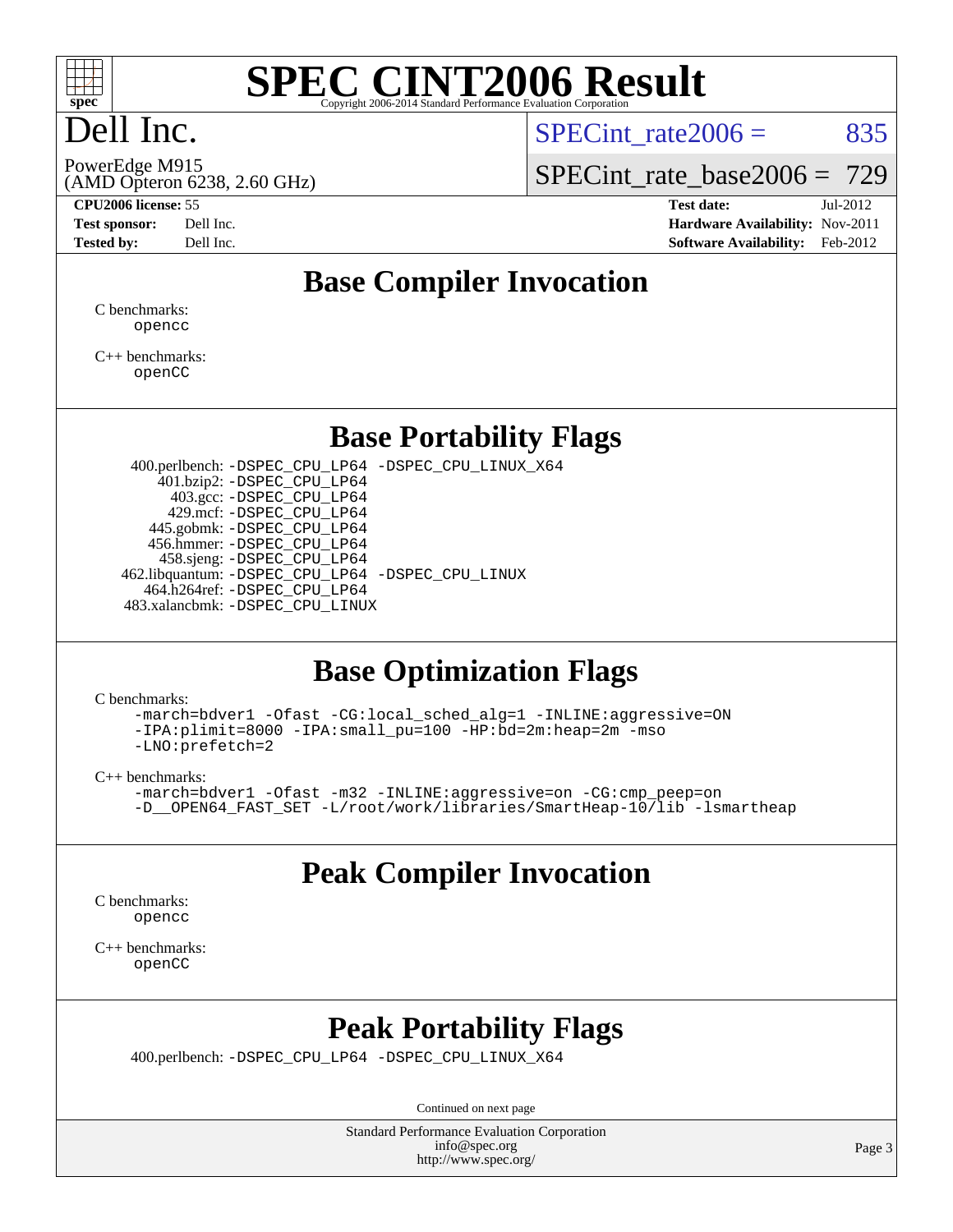

### Dell Inc.

SPECint rate $2006 = 835$ 

(AMD Opteron 6238, 2.60 GHz) PowerEdge M915

[SPECint\\_rate\\_base2006 =](http://www.spec.org/auto/cpu2006/Docs/result-fields.html#SPECintratebase2006) 729

**[CPU2006 license:](http://www.spec.org/auto/cpu2006/Docs/result-fields.html#CPU2006license)** 55 **[Test date:](http://www.spec.org/auto/cpu2006/Docs/result-fields.html#Testdate)** Jul-2012 **[Test sponsor:](http://www.spec.org/auto/cpu2006/Docs/result-fields.html#Testsponsor)** Dell Inc. **[Hardware Availability:](http://www.spec.org/auto/cpu2006/Docs/result-fields.html#HardwareAvailability)** Nov-2011 **[Tested by:](http://www.spec.org/auto/cpu2006/Docs/result-fields.html#Testedby)** Dell Inc. **[Software Availability:](http://www.spec.org/auto/cpu2006/Docs/result-fields.html#SoftwareAvailability)** Feb-2012

### **[Peak Portability Flags \(Continued\)](http://www.spec.org/auto/cpu2006/Docs/result-fields.html#PeakPortabilityFlags)**

 401.bzip2: [-DSPEC\\_CPU\\_LP64](http://www.spec.org/cpu2006/results/res2012q3/cpu2006-20120716-23744.flags.html#suite_peakPORTABILITY401_bzip2_DSPEC_CPU_LP64) 445.gobmk: [-DSPEC\\_CPU\\_LP64](http://www.spec.org/cpu2006/results/res2012q3/cpu2006-20120716-23744.flags.html#suite_peakPORTABILITY445_gobmk_DSPEC_CPU_LP64) 456.hmmer: [-DSPEC\\_CPU\\_LP64](http://www.spec.org/cpu2006/results/res2012q3/cpu2006-20120716-23744.flags.html#suite_peakPORTABILITY456_hmmer_DSPEC_CPU_LP64) 458.sjeng: [-DSPEC\\_CPU\\_LP64](http://www.spec.org/cpu2006/results/res2012q3/cpu2006-20120716-23744.flags.html#suite_peakPORTABILITY458_sjeng_DSPEC_CPU_LP64) 462.libquantum: [-DSPEC\\_CPU\\_LP64](http://www.spec.org/cpu2006/results/res2012q3/cpu2006-20120716-23744.flags.html#suite_peakPORTABILITY462_libquantum_DSPEC_CPU_LP64) [-DSPEC\\_CPU\\_LINUX](http://www.spec.org/cpu2006/results/res2012q3/cpu2006-20120716-23744.flags.html#b462.libquantum_peakCPORTABILITY_DSPEC_CPU_LINUX) 464.h264ref: [-DSPEC\\_CPU\\_LP64](http://www.spec.org/cpu2006/results/res2012q3/cpu2006-20120716-23744.flags.html#suite_peakPORTABILITY464_h264ref_DSPEC_CPU_LP64) 483.xalancbmk: [-DSPEC\\_CPU\\_LINUX](http://www.spec.org/cpu2006/results/res2012q3/cpu2006-20120716-23744.flags.html#b483.xalancbmk_peakCXXPORTABILITY_DSPEC_CPU_LINUX)

### **[Peak Optimization Flags](http://www.spec.org/auto/cpu2006/Docs/result-fields.html#PeakOptimizationFlags)**

[C benchmarks](http://www.spec.org/auto/cpu2006/Docs/result-fields.html#Cbenchmarks):

```
Standard Performance Evaluation Corporation
 400.perlbench: -march=bdver1 -fb_create fbdata(pass 1)
           -fb_opt fbdata(pass 2) -Ofast -LNO:prefetch=2 -LNO:opt=0
           -IPA:plimit=20000 -OPT:unroll_times_max=8
           -OPT:unroll_size=256 -OPT:unroll_level=2 -OPT:keep_ext=on
           -WOPT:if_conv=0 -WOPT:sib=on -CG:local_sched_alg=1
           -CG:unroll_fb_req=on -CG:movext_icmp=off -HP:bd=2m:heap=2m
    401.bzip2: -march=bdver1 -fb_create fbdata(pass 1)
           -fb_opt fbdata(pass 2) -O3 -LNO:prefetch=2 -LNO:pf2=0
           -OPT:alias=disjoint -OPT:goto=off -CG:local_sched_alg=1
           -HP:bdt=2m:heap=2m
     403.gcc: -march=bdver1 -fb_create fbdata(pass 1)
           -fb_opt fbdata(pass 2) -Ofast -LNO:trip_count=256
           -CG:cmp_peep=on -CG:pre_minreg_level=2 -m32
           -HP:bdt=2m:heap=2m -GRA:unspill=on -IPA:small_pu=200
           -WOPT:sib=on
     429.mcf: -march=bdver1 -O3 -OPT:unroll_times_max=5 -ipa
           -INLINE:aggressive=on -CG:gcm=off -CG:dsched=on
           -GRA:prioritize_by_density=on -m32 -HP:bdt=2m:heap=2m -mso
   445.gobmk: -march=bdver1 -fb_create fbdata(pass 1)
           -fb_opt fbdata(pass 2) -Ofast -OPT:unroll_size=256
           -OPT:unroll_times_max=8 -OPT:keep_ext=on -IPA:plimit=750
           -IPA:min_hotness=300 -IPA:pu_reorder=1
           -LNO:ignore_feedback=off -WOPT:if_conv=2 -HP:bd=2m:heap=2m
  456.hmmer: -march=bdver1 -fb_create fbdata(pass 1)
           -fb_opt fbdata(pass 2) -Ofast -LNO:prefetch=2
           -OPT:alias=disjoint -OPT:unroll_times_max=16
           -OPT:unroll_size=512 -OPT:unroll_level=2 -OPT:keep_ext=on
           -CG:cflow=0 -CG:cmp_peep=on -CG:pre_local_sched=off
           -HP:bdt=2m:heap=2m
                                Continued on next page
```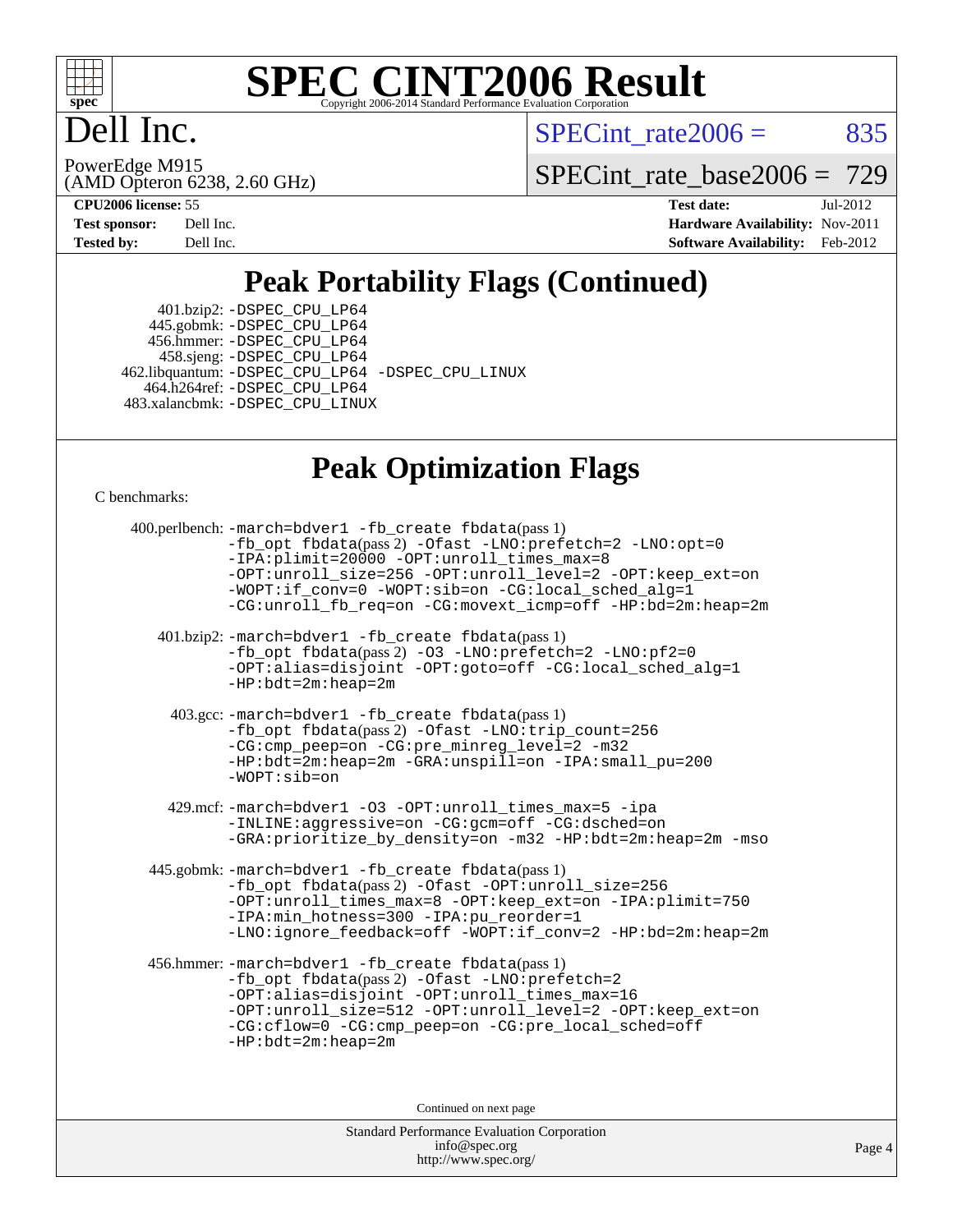

### Dell Inc.

 $SPECTnt_rate2006 = 835$ 

(AMD Opteron 6238, 2.60 GHz) PowerEdge M915

[SPECint\\_rate\\_base2006 =](http://www.spec.org/auto/cpu2006/Docs/result-fields.html#SPECintratebase2006) 729

| <b>Test sponsor:</b> | Dell Inc. |
|----------------------|-----------|
| <b>Tested by:</b>    | Dell Inc. |

**[CPU2006 license:](http://www.spec.org/auto/cpu2006/Docs/result-fields.html#CPU2006license)** 55 **[Test date:](http://www.spec.org/auto/cpu2006/Docs/result-fields.html#Testdate)** Jul-2012 **[Hardware Availability:](http://www.spec.org/auto/cpu2006/Docs/result-fields.html#HardwareAvailability)** Nov-2011 **[Software Availability:](http://www.spec.org/auto/cpu2006/Docs/result-fields.html#SoftwareAvailability)** Feb-2012

### **[Peak Optimization Flags \(Continued\)](http://www.spec.org/auto/cpu2006/Docs/result-fields.html#PeakOptimizationFlags)**

| $458 \text{.}$ sieng: -march=bdver1 -fb create fbdata(pass 1)<br>-fb_opt fbdata(pass 2) -Ofast -CG:ptr_load_use=0<br>-CG:divrem_opt=on -CG:movext_icmp=off -CG:locs_best=on<br>-LNO:full unroll=10 -IPA:pu reorder=2 -HP:heap=2m:bd=2m<br>-WOPT:sib=on                                                                                        |        |
|-----------------------------------------------------------------------------------------------------------------------------------------------------------------------------------------------------------------------------------------------------------------------------------------------------------------------------------------------|--------|
| $462$ .libquantum: basepeak = yes                                                                                                                                                                                                                                                                                                             |        |
| 464.h264ref: -march=bdver1 -fb_create fbdata(pass 1)<br>-fb_opt fbdata(pass 2) -03 -OPT:unroll_size=256<br>-OPT:unroll_times_max=2 -IPA:plimit=20000<br>-OPT:alias=disjoint -CG:ptr_load_use=0<br>-CG:local sched alg=1 -HP:bdt=2m:heap=2m                                                                                                    |        |
| $C_{++}$ benchmarks:                                                                                                                                                                                                                                                                                                                          |        |
| $471.$ omnetpp: basepeak = yes                                                                                                                                                                                                                                                                                                                |        |
| $473$ .astar: -march=bdver1 -fb create fbdata(pass 1)<br>-fb_opt fbdata(pass 2) -Ofast -TENV: frame_pointer=off<br>-WOPT:if_conv=0 -WOPT:sib=on -CG:divrem_opt=on<br>-CG:p2align=1 -CG:dsched=on -GRA:optimize_boundary=on<br>-OPT:alias=disjoint -INLINE:aggressive=on<br>-IPA: small_pu=3000 -IPA: plimit=3000 -m32<br>$-HP:bdt=2m:heap=2m$ |        |
| 483.xalancbmk: -march=bdver1 -Ofast -LNO:prefetch=2 -OPT:unroll_size=512<br>-OPT:unroll_times_max=8 -D__OPEN64_FAST_SET<br>-INLINE:aggressive=on -m32 -CG:cmp_peep=on<br>-CG:local_sched=off -CG:p2align=1 -GRA:unspill=on<br>-TENV: frame_pointer=off -fno-emit-exceptions<br>-L/root/work/libraries/SmartHeap-10/lib -lsmartheap            |        |
| The flags files that were used to format this result can be browsed at<br>http://www.spec.org/cpu2006/flags/amd-platform-speed-revA-I.html<br>http://www.spec.org/cpu2006/flags/x86-open64-451-flags-rate-revC.html                                                                                                                           |        |
| You can also download the XML flags sources by saving the following links:<br>http://www.spec.org/cpu2006/flags/amd-platform-speed-revA-I.xml<br>http://www.spec.org/cpu2006/flags/x86-open64-451-flags-rate-revC.xml                                                                                                                         |        |
|                                                                                                                                                                                                                                                                                                                                               |        |
| Standard Performance Evaluation Corporation<br>info@spec.org<br>http://www.spec.org/                                                                                                                                                                                                                                                          | Page 5 |